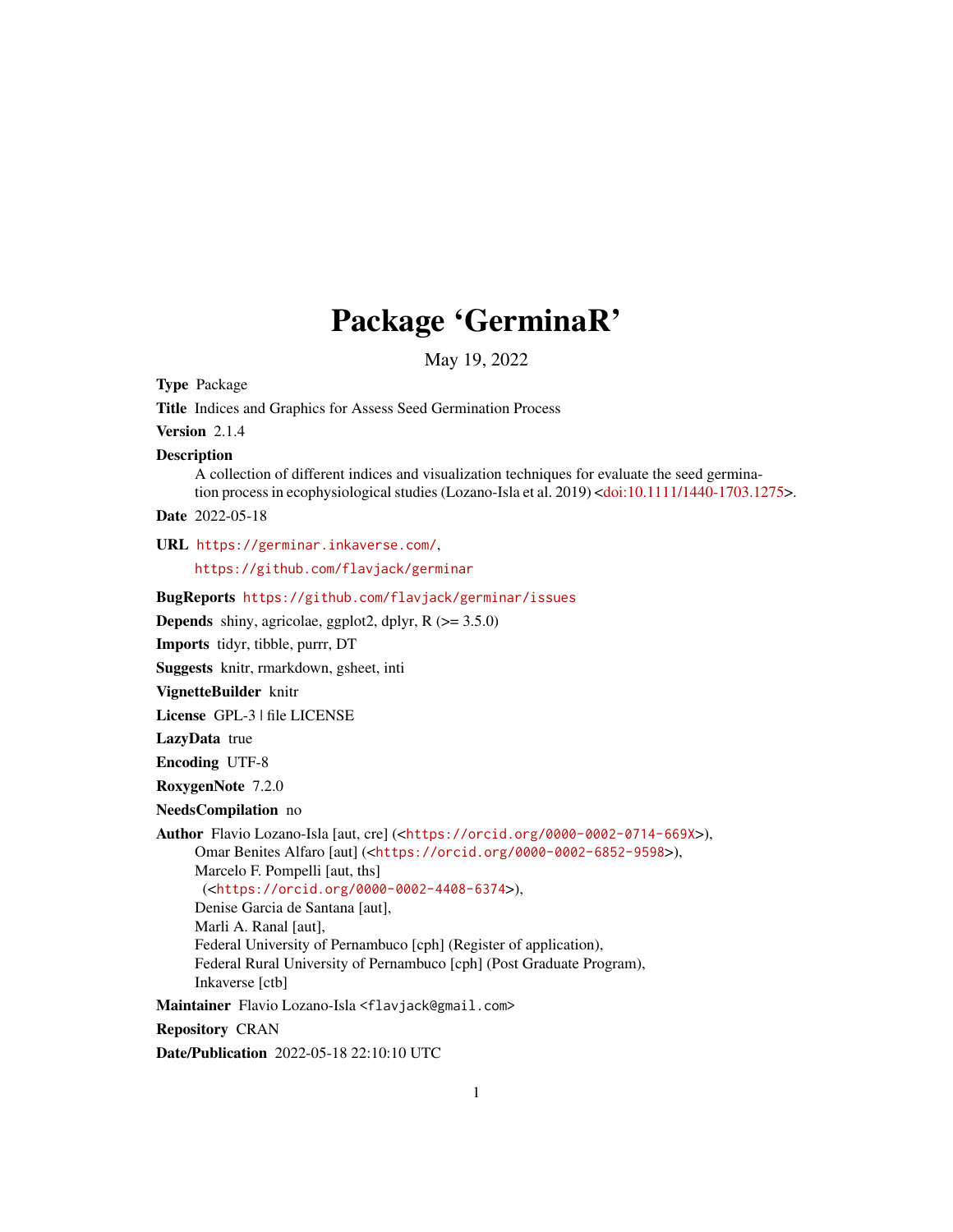# <span id="page-1-0"></span>R topics documented:

|          | 2              |
|----------|----------------|
|          | $\overline{4}$ |
| ger_ASG  | 5              |
| ger_boxp | 5              |
| ger_CVG  | $\overline{7}$ |
| ger_GRP  | 8              |
| ger_GRS  | 9              |
|          | 9              |
|          | <b>10</b>      |
|          | <b>11</b>      |
|          | - 12           |
|          | 13             |
|          |                |
|          |                |
|          |                |
| ger_UNC  |                |
|          |                |
|          | 17             |
|          | 18             |
|          | 19             |
|          | 20             |
|          | <b>20</b>      |
| webTable | 21             |
|          |                |
|          | 22             |

# **Index**

 ${\tt fplot}$ 

Plot line or bar graphic

# Description

Function use the dtsm function for plot the results

# **Usage**

fplot( data,  $type = "bar",$ Х, у,  $group = NA,$  $xlab = NA,$  $ylab = NA$ ,  $glab = NA,$  $ylimits = NA,$  $xrotation = NA,$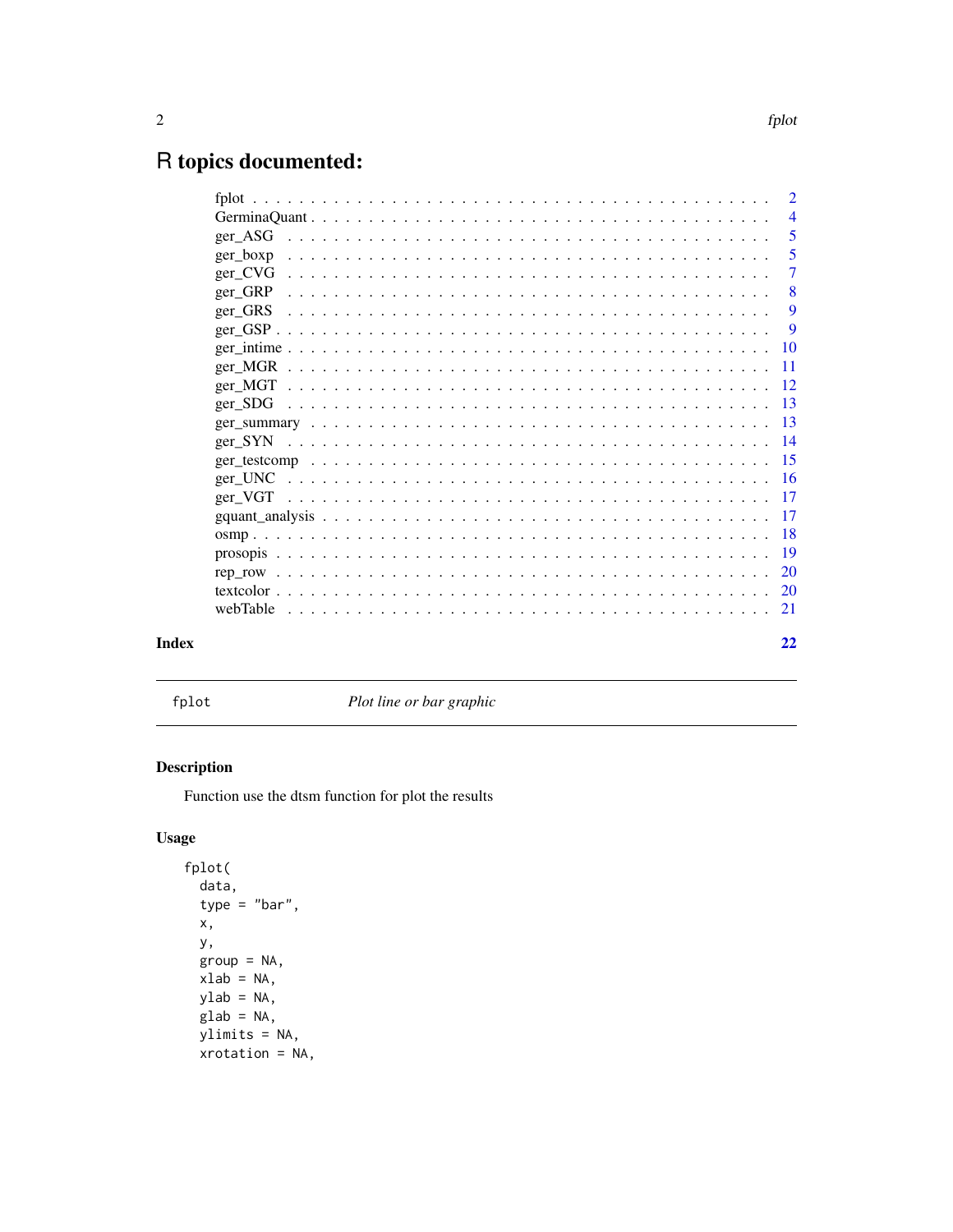fplot 3

```
xtext = NA,gtext = NA,
 legend = "top",sig = NA,sigsize = 3,
 error = NA,
 color = TRUE,
 opt = NA
\mathcal{L}
```
# Arguments

| data      | Output from ger_testcomp function                                                                    |
|-----------|------------------------------------------------------------------------------------------------------|
| type      | Type of graphic. "bar" or "line"                                                                     |
| x         | Axis x variable                                                                                      |
| у         | Axis y variable                                                                                      |
| group     | Group variable                                                                                       |
| xlab      | Title for the axis x                                                                                 |
| ylab      | Title for the axis y                                                                                 |
| glab      | Title for the legend                                                                                 |
| ylimits   | limits of the y axis                                                                                 |
| xrotation | Rotation in x axis $c$ (angle, h, v)                                                                 |
| xtext     | Text labels in x axis                                                                                |
| gtext     | Text labels in groups                                                                                |
| legend    | the position of legends ("none", "left", "right", "bottom", "top", or two-element<br>numeric vector) |
| sig       | Column with the significance                                                                         |
| sigsize   | Font size in significance letters                                                                    |
| error     | Show the error bar ("ste" or "std").                                                                 |
| color     | colored figure c(TRUE, FALSE) or vector with the color.                                              |
| opt       | Add news layer to the plot                                                                           |

# Value

Line o bar plot

# Examples

## Not run:

library(GerminaR) library(dplyr)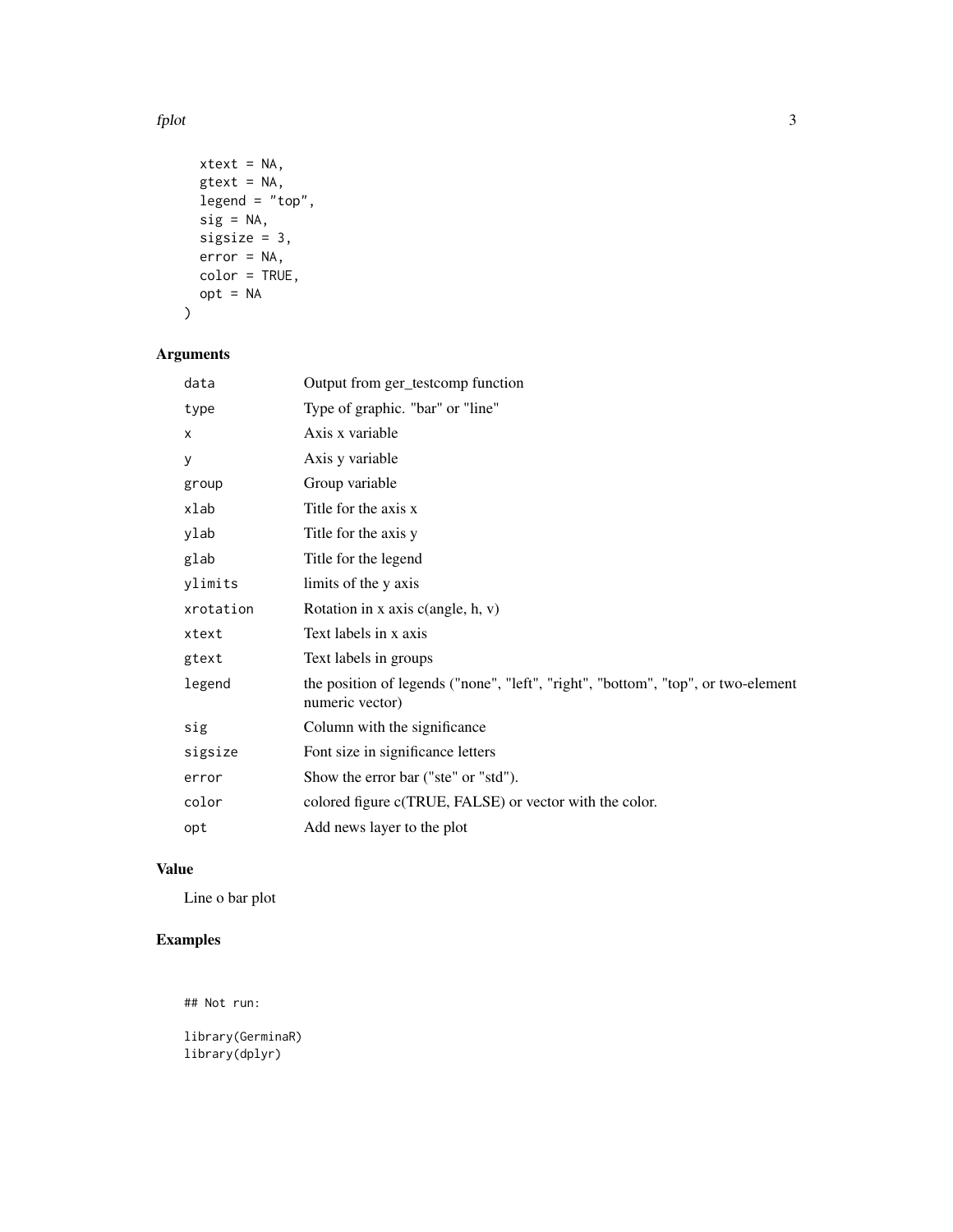```
smr <- ger_summary(SeedN = "seeds"
                   , evalName = "D"
                   , data = prosopis) %>%
 mutate(across(rep:temp, as.factor))
av <- aov(grp ~ nacl*temp, smr)
anova(av)
mc <- ger_testcomp(aov = av
                   , comp = c("nacl", "temp"))
plotdt <- mc$table
plot <- fplot(data = plotdt
      , type = "bar"
       , x = "temp", y = "grp", group = "nacl"
       , sig = "sig"
       #, error = "ste"
       , color = T
       , ylimits = c(0, 120, 20)
       )
plot
## End(Not run)
```
GerminaQuant *GerminaQuant for R*

#### Description

GermiQuant for R app allows make the calculation for the germination indices incredibly easy in a interactive applications build in base a GerminaR R package and Shiny. GermiQuant app is live!. Outputs change instantly as users modify inputs, without requiring a reload the app. The principal features of the application allow calculate the principal germination indices, statistical analysis and easy way to plot the results.

# Usage

```
GerminaQuant(dependencies = FALSE)
```
#### Arguments

dependencies Install package dependencies for run the app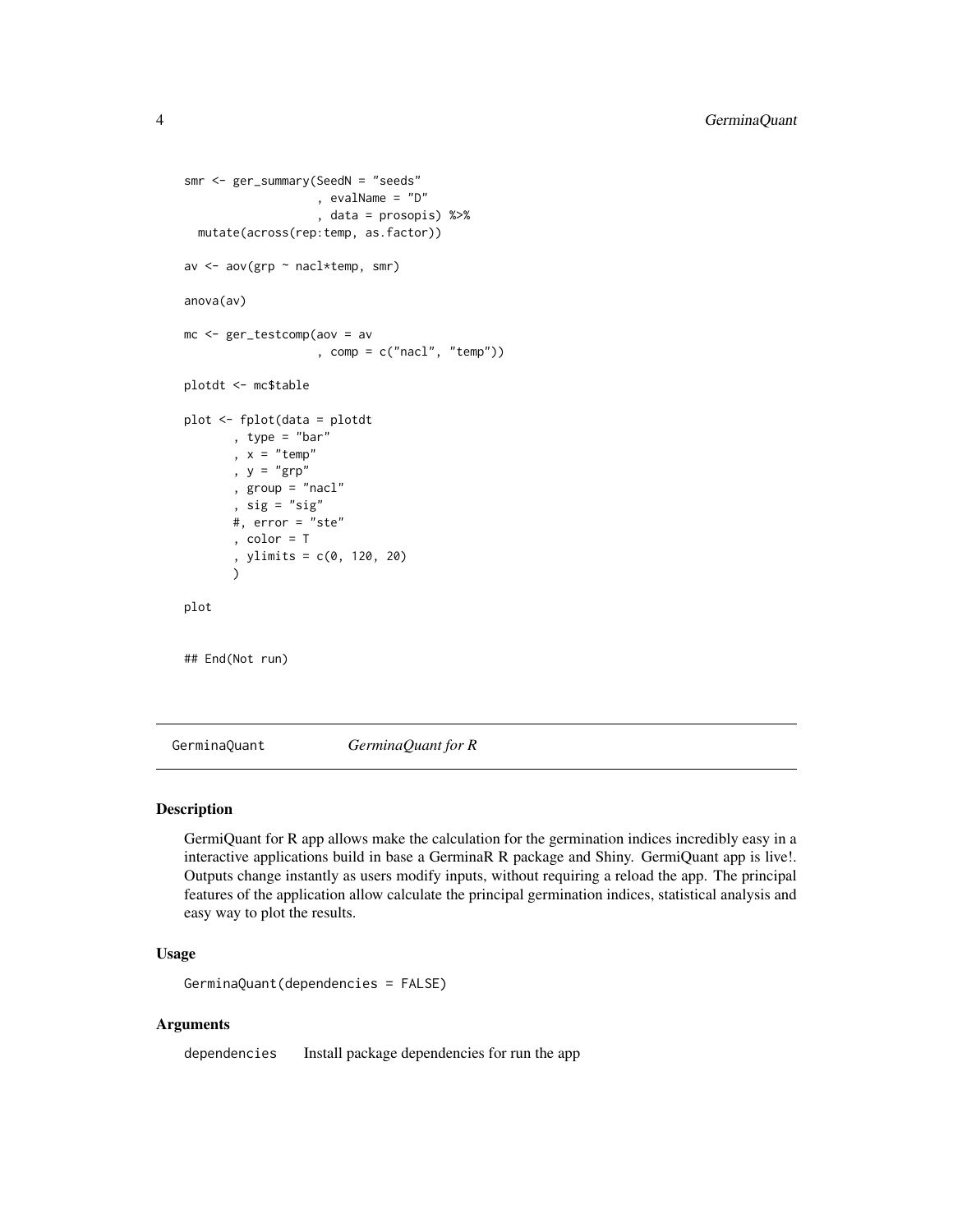#### <span id="page-4-0"></span> $ger\_ASG$  5

# Source

Lozano-Isla, F., Benites Alfaro, O., & Pompelli, M. F. (2016). GerminaQuant for R (Patent No. BR 51 2016 001327-3). https://flavjack.shinyapps.io/germinaquant/

ger\_ASG *ArcSin of Germination Percentage*

# Description

This function calculates the arcsin of germination percentage for normalization.

#### Usage

ger\_ASG(SeedN, evalName, data)

# Arguments

| SeedN    | Name of the column with the number of seeds sown. |
|----------|---------------------------------------------------|
| evalName | Prefix of the names of the periods of evaluation. |
| data     | The name of the data frame containing the data.   |

## Value

It returns an vector with the ArcSin of Germination values

# Examples

```
library(GerminaR)
dfr <- prosopis
gas <- ger_ASG(SeedN = "seeds", evalName = "D", data = dfr)
gas
```
ger\_boxp *Boxplot graphic*

#### Description

Function use the raw data for made a boxplot graphic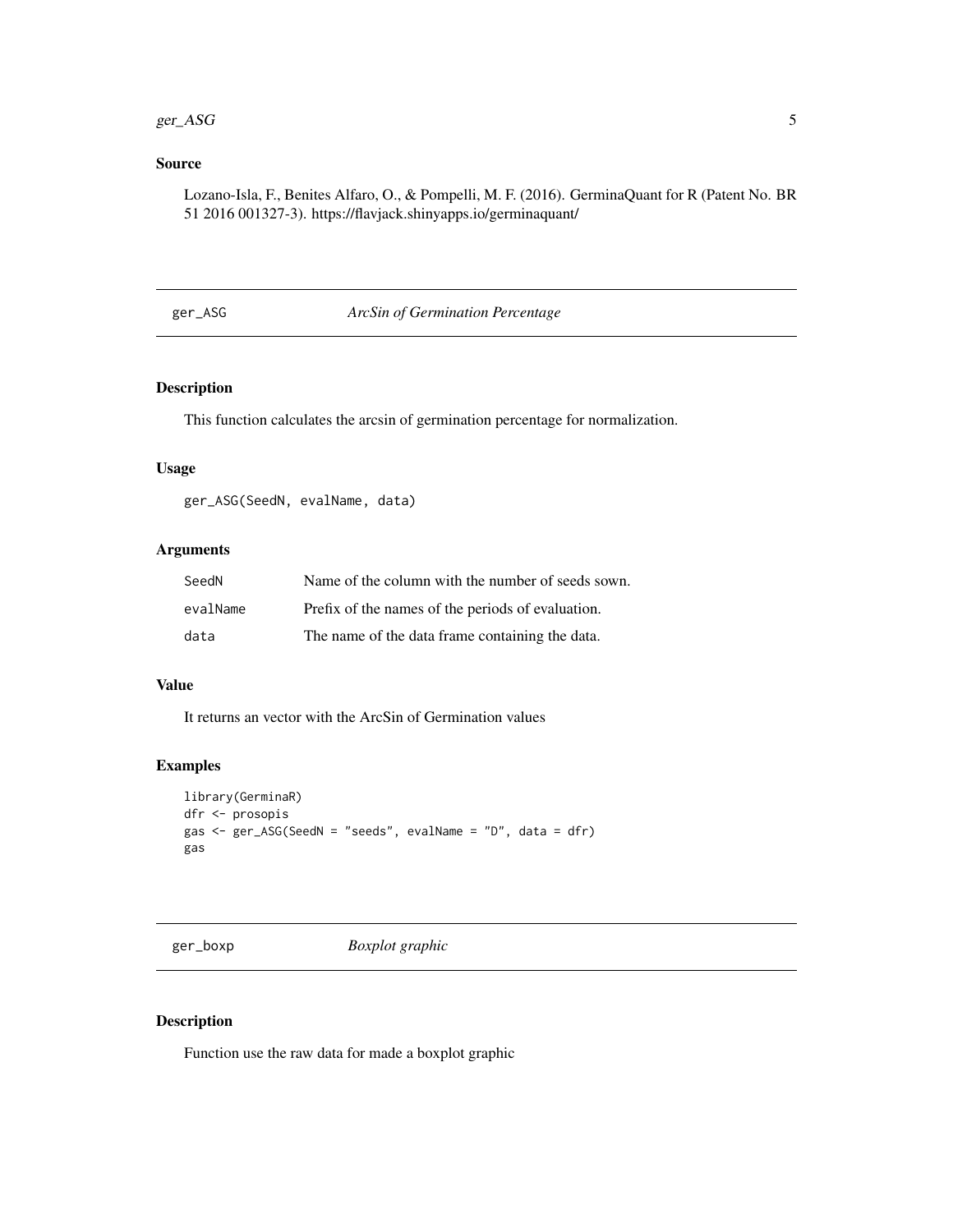# Usage

```
ger_boxp(
 data,
 x,
 y,
 group = NULL,
 xlab = NULL,
 ylab = NULL,
 glab = NULL,
 ylimits = NULL,
 xrotation = NULL,
 legend = "top",xtext = NULL,
 gtext = NULL,
 opt = NULL)
```
# Arguments

| data      | raw data                                                                                             |
|-----------|------------------------------------------------------------------------------------------------------|
| $\times$  | Axis x variable                                                                                      |
| У         | Axis y variable                                                                                      |
| group     | Group variable                                                                                       |
| xlab      | Title for the axis x                                                                                 |
| ylab      | Title for the axis y                                                                                 |
| glab      | Title for the legend                                                                                 |
| ylimits   | Limitis and break of the y axis c(init, end, brakes)                                                 |
| xrotation | Rotation in x axis $c$ (angle, h, v)                                                                 |
| legend    | the position of legends ("none", "left", "right", "bottom", "top", or two-element<br>numeric vector) |
| xtext     | Text labels in x axis                                                                                |
| gtext     | Text labels in groups                                                                                |
| opt       | Add news layer to the plot                                                                           |

# Value

boxplot

# Examples

## Not run:

library(GerminaR)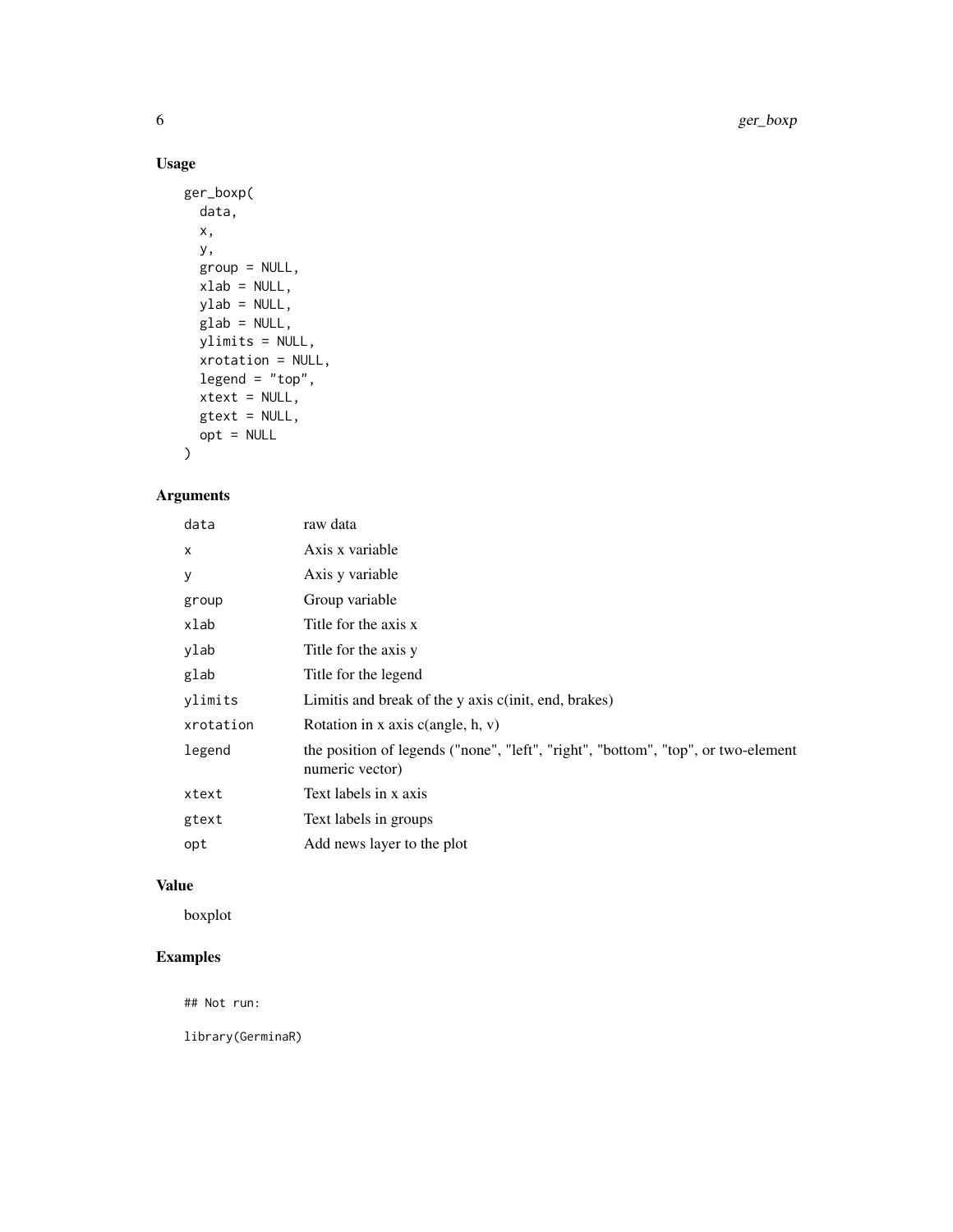#### <span id="page-6-0"></span> $g$ er\_CVG $\,$ 7 $\,$

```
fb \leq ger_summary(SeedN = "seeds", evalName = "D", data = prosopis)
ger_boxp(data = fb
        , x = "nac1", y = "grp", group = "temp"
        )
## End(Not run)
```
# ger\_CVG *Coefficient of Variance of the Mean Germination Time*

# Description

This function calculates the coefficient of variation of the mean germination time

#### Usage

ger\_CVG(evalName, data)

# Arguments

| evalName | Prefix of the names of the periods of evaluation. |
|----------|---------------------------------------------------|
| data     | The name of the data frame containing the data.   |

# Value

It returns an vector with the values of Coefficient of Variance of germination

```
library(GerminaR)
dfr <- prosopis
cvg <- ger_CVG(evalName = "D", data = dfr)
cvg
```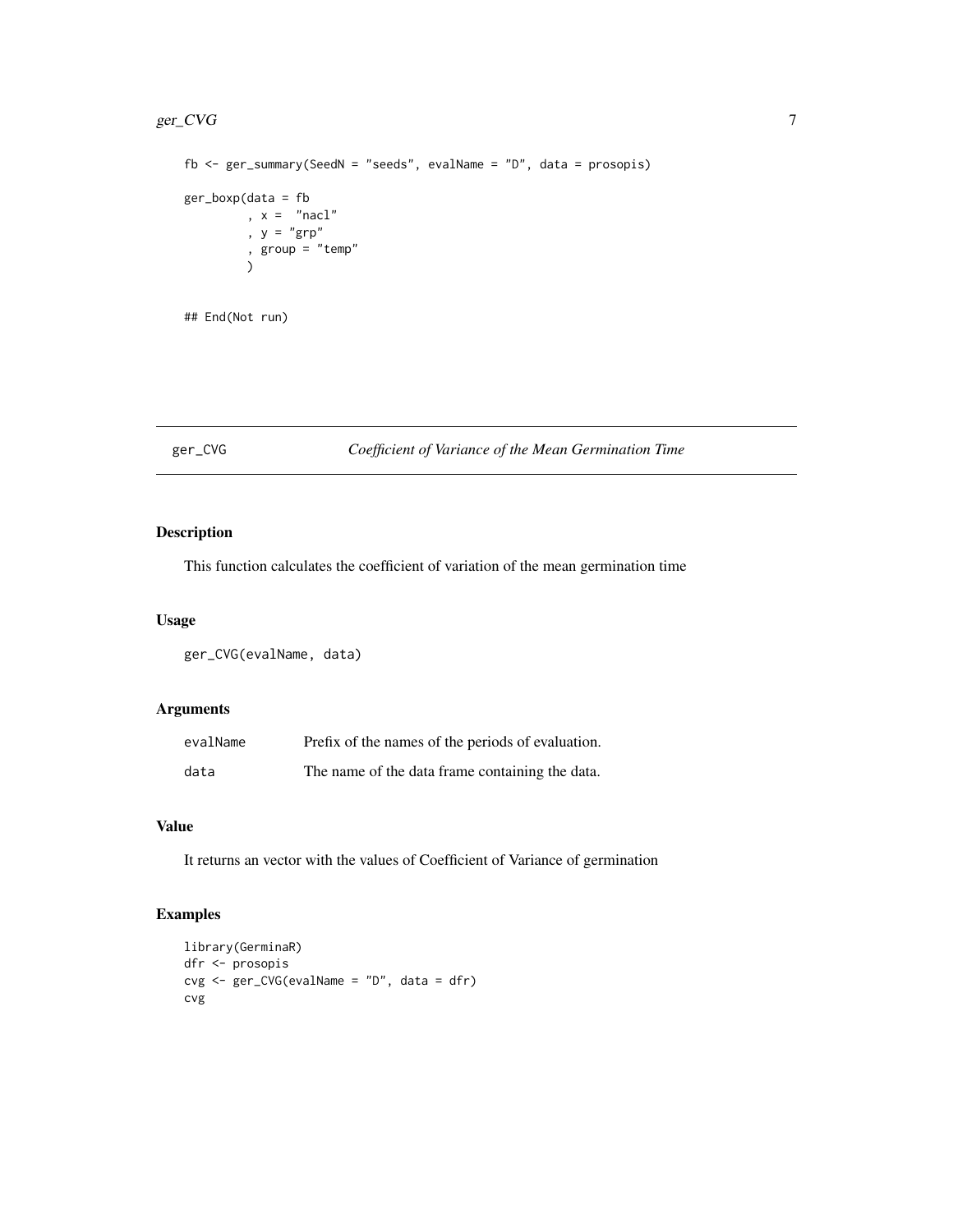<span id="page-7-0"></span>

This function calculates the germination percentage related at total seed sown for experimental unit.

#### Usage

ger\_GRP(SeedN, evalName, data)

# Arguments

| SeedN    | Name of the column with the number of seeds sown. |
|----------|---------------------------------------------------|
| evalName | Prefix of the names of the periods of evaluation. |
| data     | The name of the data frame containing the data.   |

# Details

According GOUVEA LABOURIAU (1983), the germinability of a sample of is the percentage of seeds in which the seed germination process comes to an end, in experimental conditions by the seminal intrauterine growth resulting protrusion (or emergence) of a living embryo.

# Value

It returns an vector with the percentage of seed germinated.

## References

LABOURIAU, L. G.; VALADARES, M. E. B. The germination of seeds. OEA, Washington, DC, 1983.

```
library(GerminaR)
dt <- prosopis
grp <- ger_GRP(SeedN = "seeds",evalName = "D", data = dt)
grp
```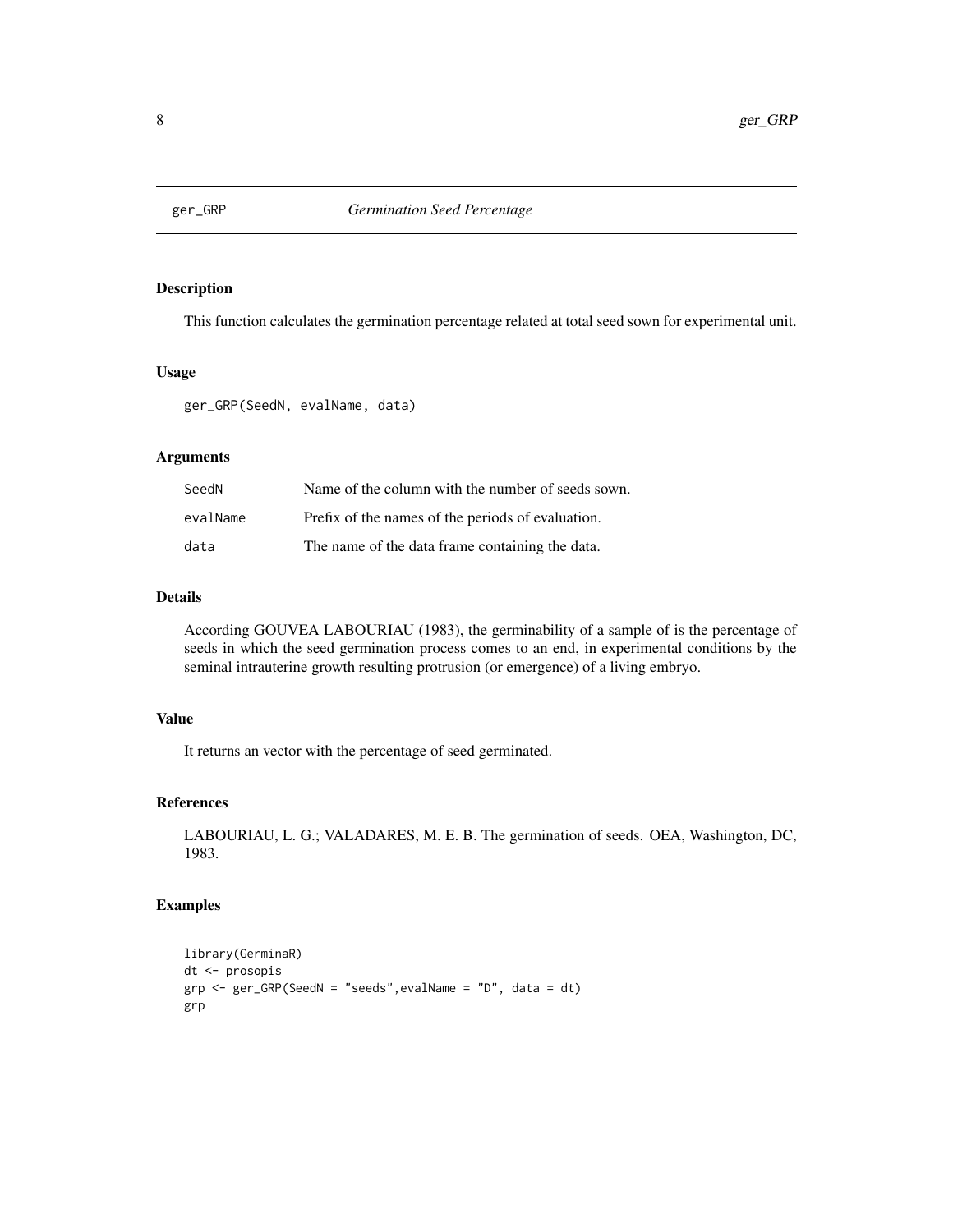<span id="page-8-0"></span>

This function calculates the number of seed germinated.

# Usage

ger\_GRS(evalName, data)

# Arguments

| evalName | Prefix of the names of the periods of evaluation. |
|----------|---------------------------------------------------|
| data     | The name of the data frame containing the data.   |

# Value

Number of seed germinated

# Examples

```
library(GerminaR)
dt <- prosopis
grs <- ger_GRS(evalName = "D", data = dt)
grs
```
ger\_GSP *Germination Speed*

# Description

This function calculates the Germination Speed according at the time lapse of the evaluations.

# Usage

ger\_GSP(evalName, data)

# Arguments

| evalName | Prefix of the names of the periods of evaluation. |
|----------|---------------------------------------------------|
| data     | The name of the data frame containing the data.   |

# Value

It returns an vector with the Germination Speed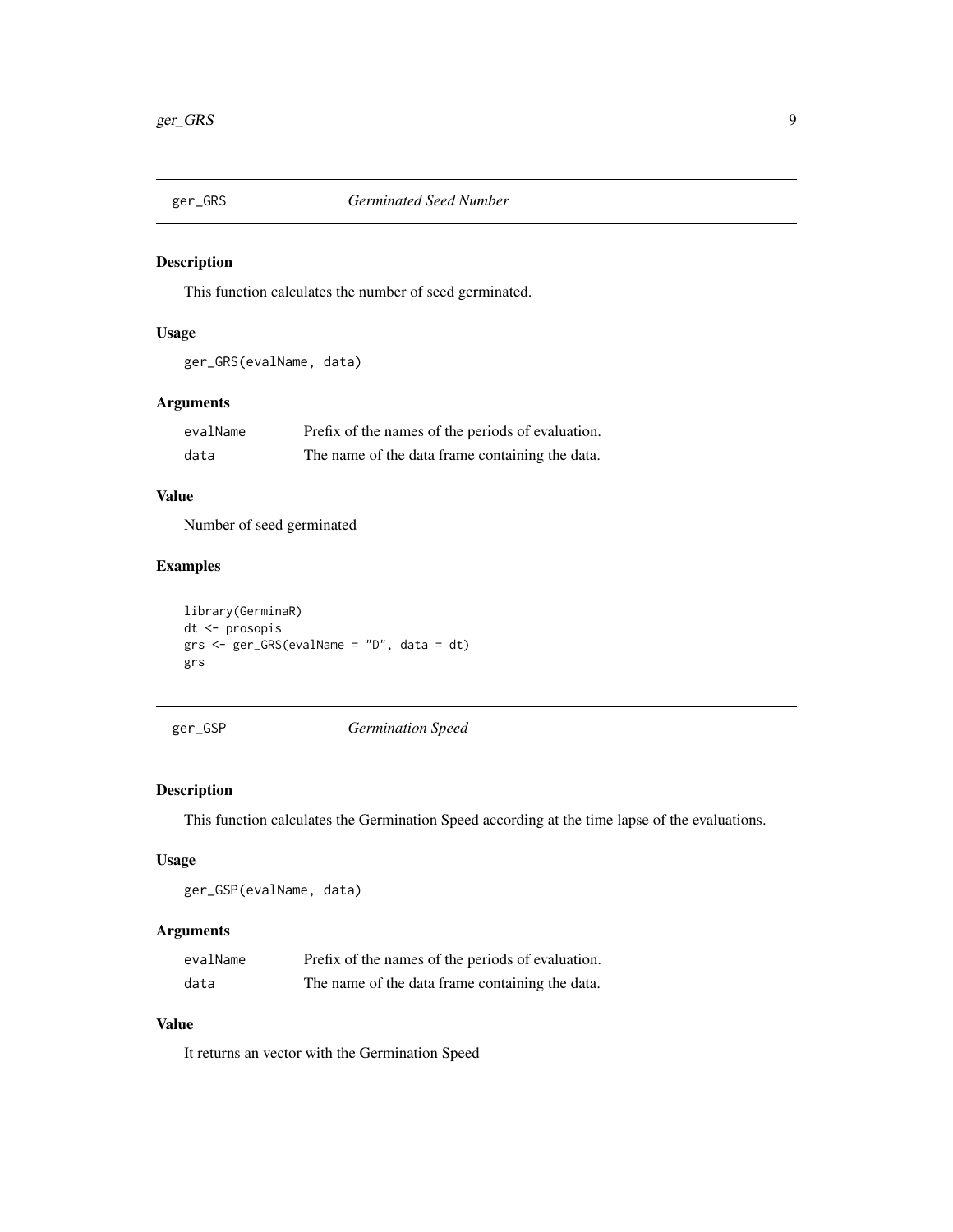# Examples

```
library(GerminaR)
dfr <- prosopis
gsp <- ger_GSP(evalName = "D", data = dfr)
gsp
```
ger\_intime *Cumulative sum of germination by period of time for line graphic*

# Description

This function makes a data table with the cumulative sum of values of germination by days.

# Usage

```
ger_intime(Factor, SeedN, evalName, method = "percentage", data)
```
# Arguments

| Factor   | Factor which will be graph in time                         |
|----------|------------------------------------------------------------|
| SeedN    | Name of the column with the seed numbers                   |
| evalName | Prefix of the evaluation variable                          |
| method   | Type of cumulative germination. "percentage" or "relative" |
| data     | Data with the germination evaluation process               |

# Details

Need a summary by factor before use it with function SummaryBy.

# Value

Data frame with the germination by period

# Examples

```
## Not run:
library(GerminaR)
data <- prosopis
grt <- ger_intime(Factor = "temp"
                  , SeedN = "seeds"
                  , evalName = "D"
                  , method = "rel", data = data)
```
head(grt, 10)

<span id="page-9-0"></span>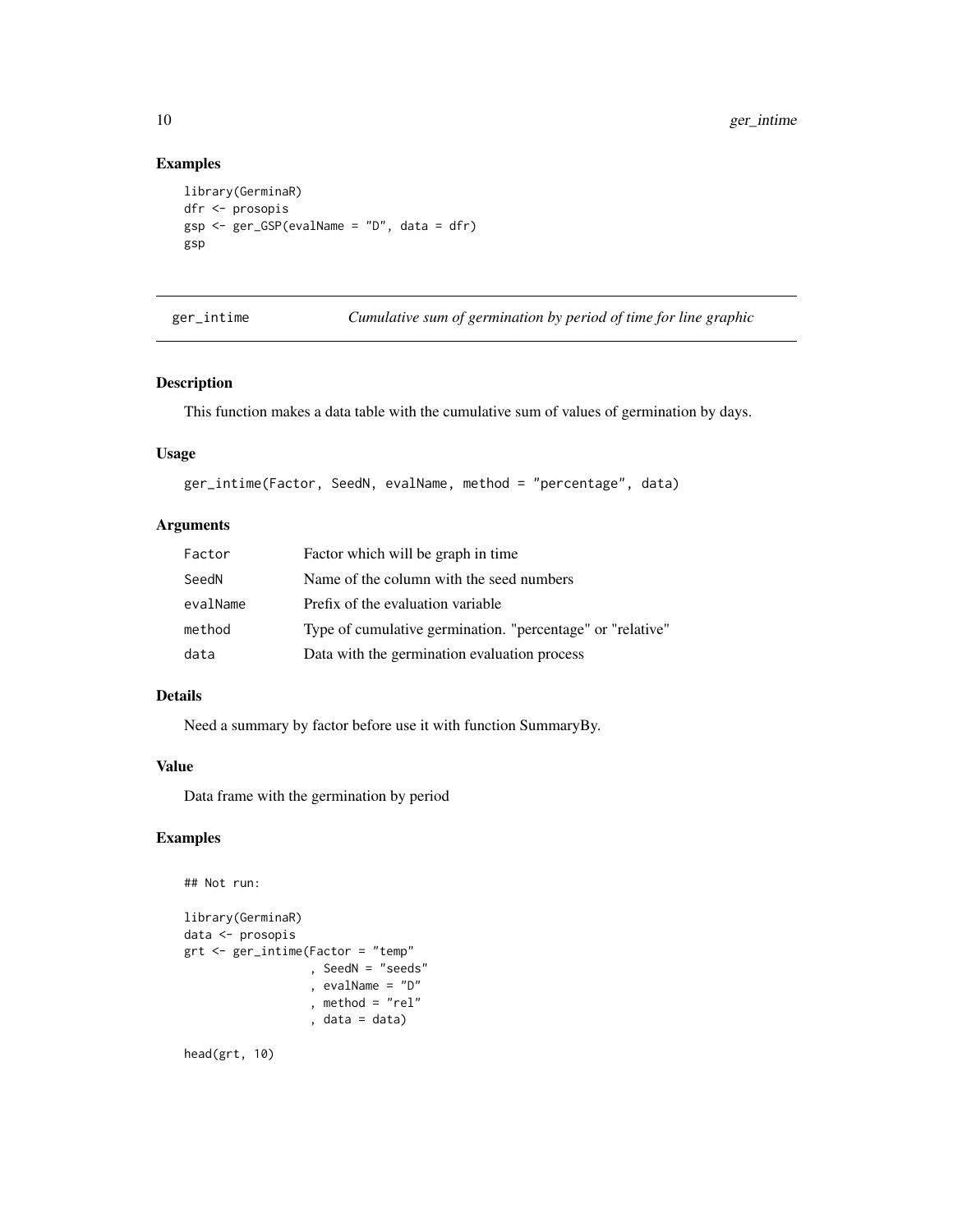#### <span id="page-10-0"></span> $ger\_MGR$  11

```
fplot(data = grt
     , type = "line"
      , x = "evaluation"
      , y = "mean", groups = "temp"
      , sig = NULL)
```
## End(Not run)

#### ger\_MGR *Mean Germination Rate*

#### Description

This function calculates the mean germination rate of the germination.

# Usage

ger\_MGR(evalName, data)

## Arguments

| evalName | Prefix of the names of the periods of evaluation. |
|----------|---------------------------------------------------|
| data     | The name of the data frame containing the data.   |

# Details

The average speed of germination is defined as the reciprocal of the average time germination (RANAL; SANTANA, 2006).

#### Value

It returns an vector with the values of Mean Germination Rate

# References

RANAL, M. A.; SANTANA, D. G. DE. How and why to measure the germination process? Revista Brasileira de Botanica, v. 29, n. 1, p. 1-11, mar. 2006.

```
library(GerminaR)
dfr <- prosopis
mgr <- ger_MGR(evalName = "D", data = dfr)
mgr
```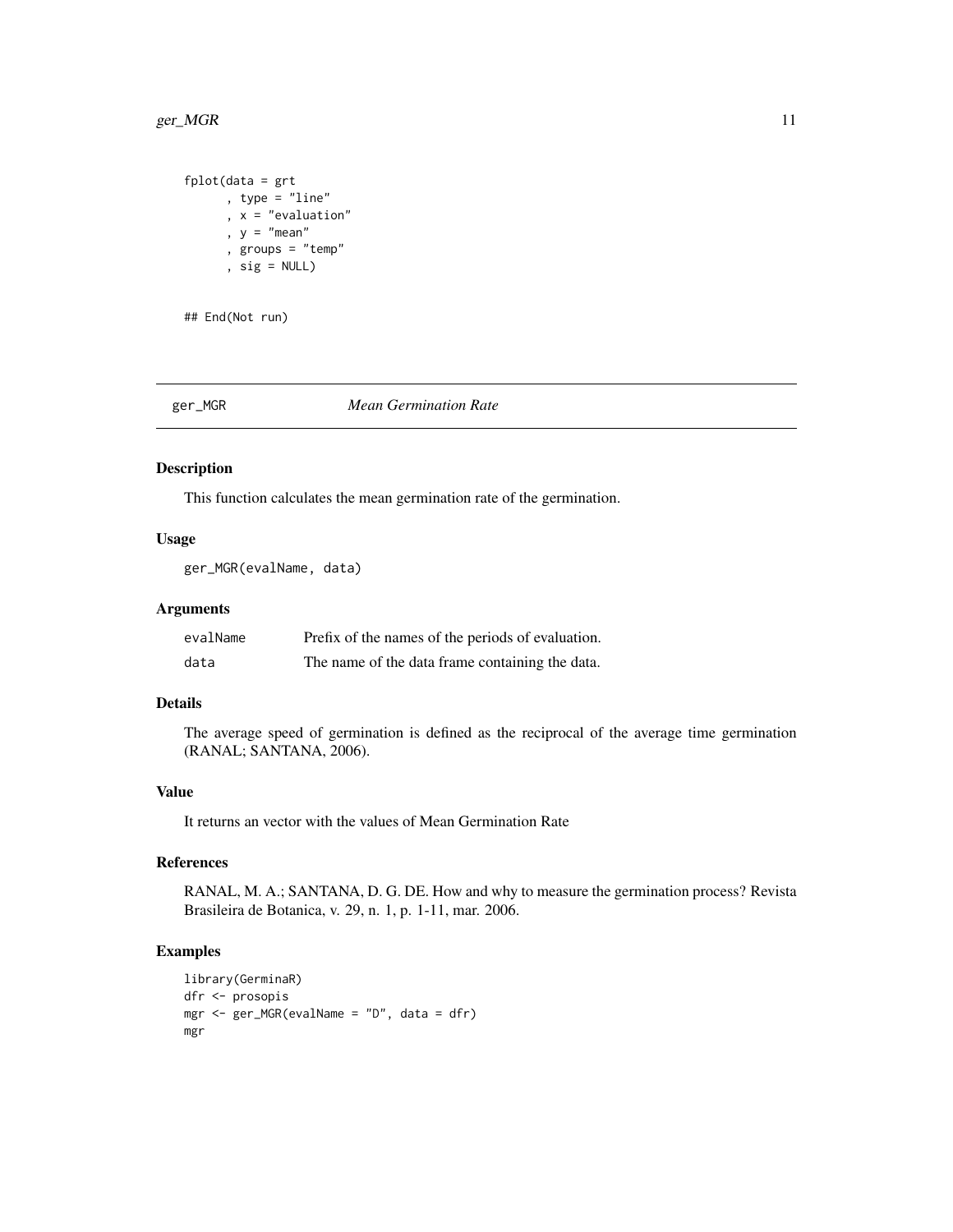<span id="page-11-0"></span>

This function calculates the mean germination time of germination according at the time lapse of the evaluations.

#### Usage

ger\_MGT(evalName, data)

#### Arguments

| evalName | Prefix of the names of the periods of evaluation. |
|----------|---------------------------------------------------|
| data     | The name of the data frame containing the data.   |

#### Details

It was proposed by Haberlandt in 1875. It is calculated as the weighted average germination time. The number of germinated seeds at the intervals established for the collection of data is used as weight. It is expressed in terms of the same units of time used in the germination count (CZABA-TOR, 1962).

#### Value

It returns an vector with the values of Mean Germination Time.

# References

CZABATOR, F. J. Germination value: an index combining speed and completeness of pine seed germination. Forest Science, v. 8, n. 4, p. 386-396, 1962.

```
library(GerminaR)
dfr <- prosopis
mgt <- ger_MGT(evalName = "D", data = dfr)
mgt
```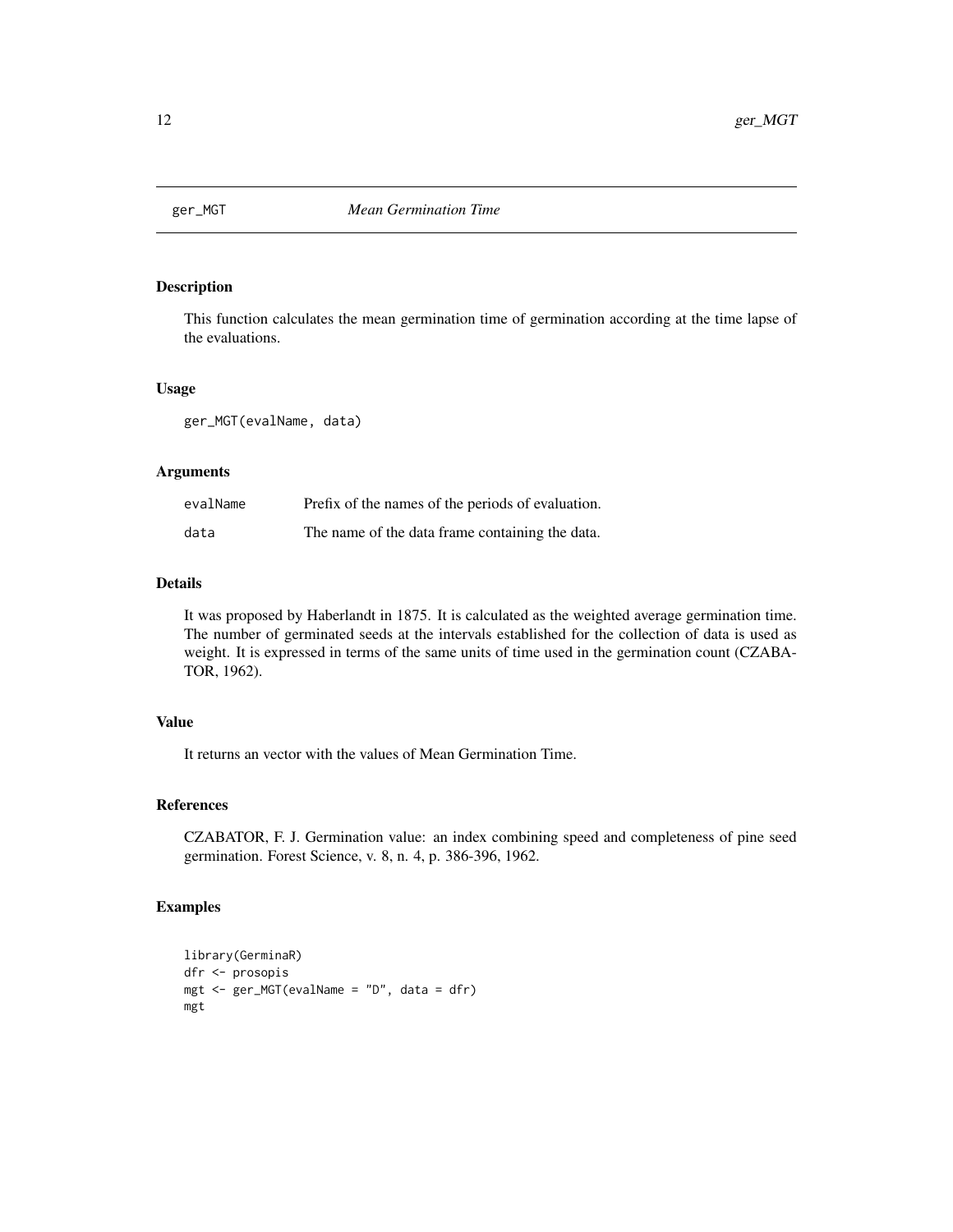<span id="page-12-0"></span>

This function calculates the standard deviation of the mean germination time

# Usage

```
ger_SDG(evalName, data)
```
# Arguments

| evalName | Prefix of the names of the periods of evaluation. |
|----------|---------------------------------------------------|
| data     | The name of the data frame containing the data.   |

# Value

It returns an vector with the values of Standard deviation of germination

# Examples

```
library(GerminaR)
dfr <- prosopis
sdg <- ger_SDG(evalName = "D", data = dfr)
sdg
```
ger\_summary *Summary of Germination indices*

#### Description

This function makes a data table with the result of germination indices for each experimental unit.

# Usage

ger\_summary(SeedN, evalName, data)

#### Arguments

| SeedN    | Name of the column with the seed numbers        |
|----------|-------------------------------------------------|
| evalName | Prefix of the evaluation variable               |
| data     | The name of the data frame containing the data. |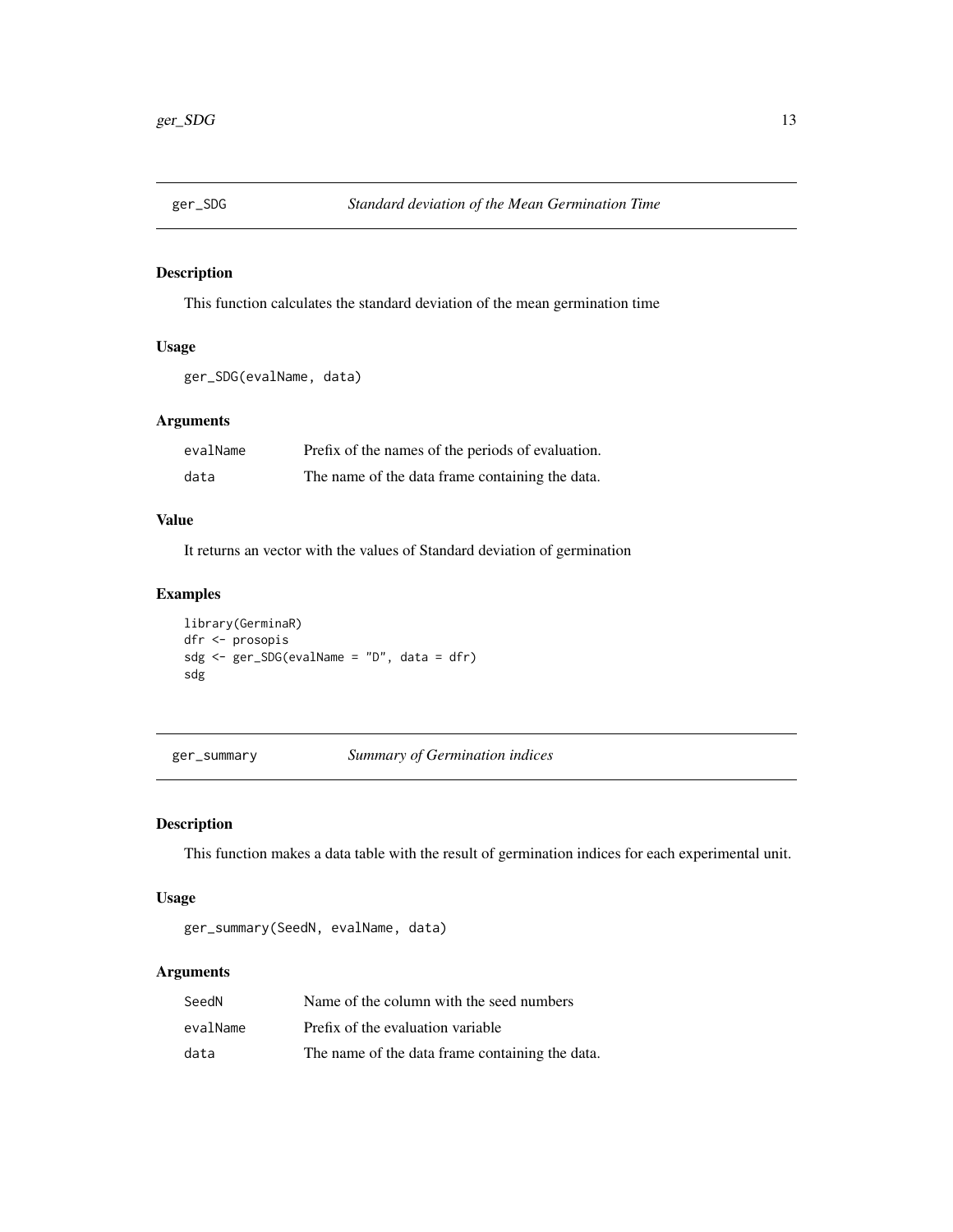# Value

Data frame with the summary values of germination variables.

#### Examples

```
library(GerminaR)
fb <- prosopis
smr \leq ger_summary(SeedN = "seeds", evalName = "D", data = fb)
smr
```
ger\_SYN *Germination Synchronization Index*

#### Description

This function calculates the germination synchronization of the germination process.

#### Usage

ger\_SYN(evalName, data)

#### Arguments

| evalName | Prefix of the names of the periods of evaluation. |
|----------|---------------------------------------------------|
| data     | The name of the data frame containing the data.   |

# **Details**

The Synchory Index Z has been proposed to assess the degree of overlap between flowering individuals in a population. By adopting the idea expressed by PRIMACK, R.B. (1980) the synchrony of one seed with other included in the same replication.  $Z = 1$  when germination of all the seeds occurs at the same time and  $Z = 0$  when at least two seeds can germinate one each time. Z produces a number if and only if there are two seeds finishing the seed germination process at the same time. Thus, the value of Z assessments is the grade of overlap between seed germination.

#### Value

It returns an vector with the values of Germination synchrony

#### References

RANAL, M. A.; SANTANA, D. G. DE. How and why to measure the germination process? Revista Brasileira de Botanica, v. 29, n. 1, p. 1-11, mar. 2006.

<span id="page-13-0"></span>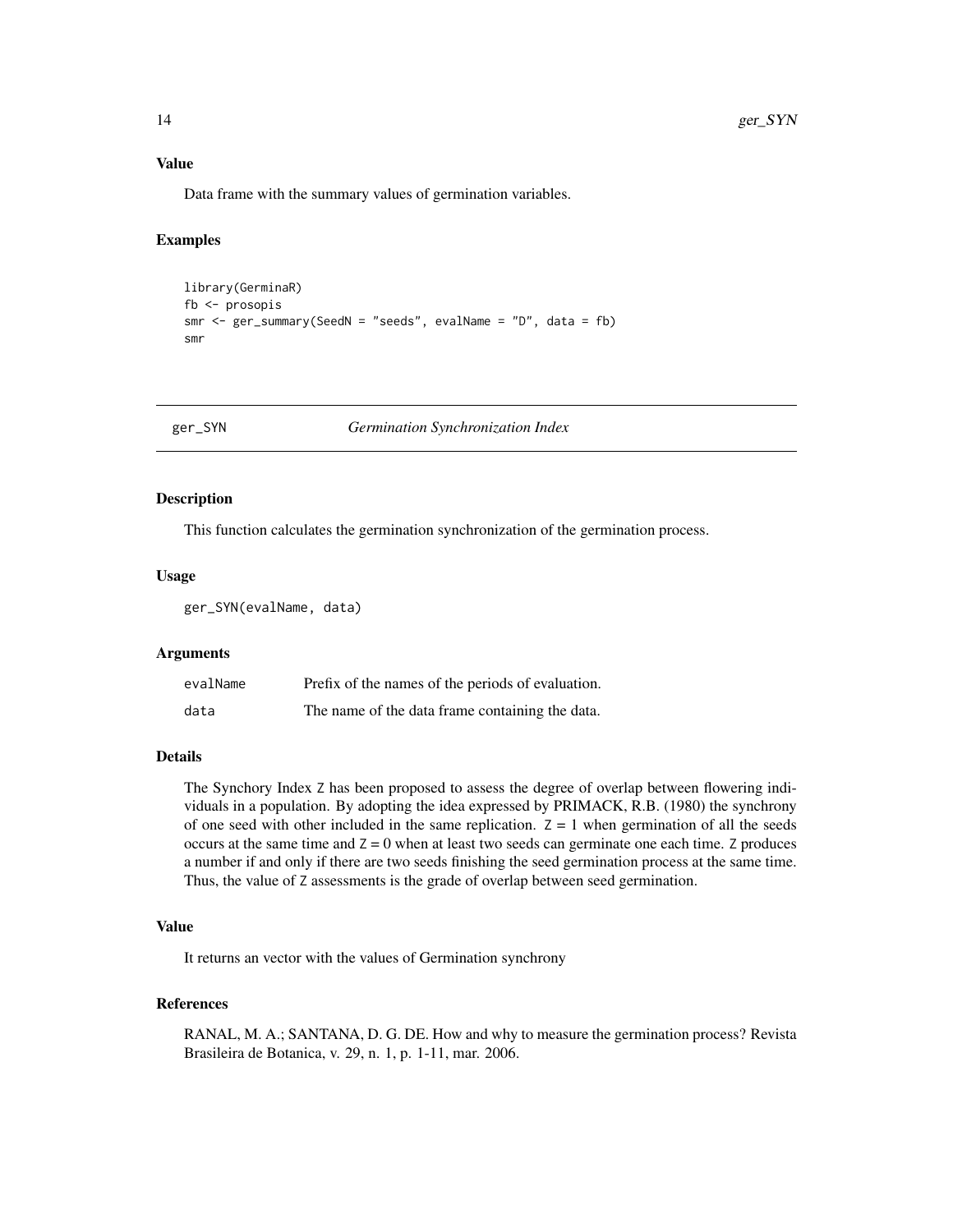# <span id="page-14-0"></span>ger\_testcomp 15

# Examples

```
library(GerminaR)
dfr <- prosopis
syn <- ger_SYN(evalName = "D", data = dfr)
syn
```
ger\_testcomp *Multiple comparison test*

#### Description

Function analysis of variance for summary data.

#### Usage

```
ger\_testcomp(aov, comp, type = "snk", sig = 0.05)
```
#### Arguments

| aov  | lm o aov result function.                                         |
|------|-------------------------------------------------------------------|
| comp | treatments will be compared.                                      |
| type | method for made comparison analysis: c("snk", "tukey", "duncan"). |
| sig  | significance level. Default 0.05                                  |

#### Value

Table with complete data for graphics

#### Examples

```
## Not run:
library(GerminaR)
library(dplyr)
gdata <- prosopis %>% mutate(across(c(nacl, temp, rep), as.factor))
smr <- ger_summary(SeedN = "seeds", evalName = "D", data = gdata)
av <- aov(grp ~ rep + nacl*temp, smr)
mc <- ger_testcomp(aov = av
                   , comp = c("nacl", "temp")
                   )
```
## End(Not run)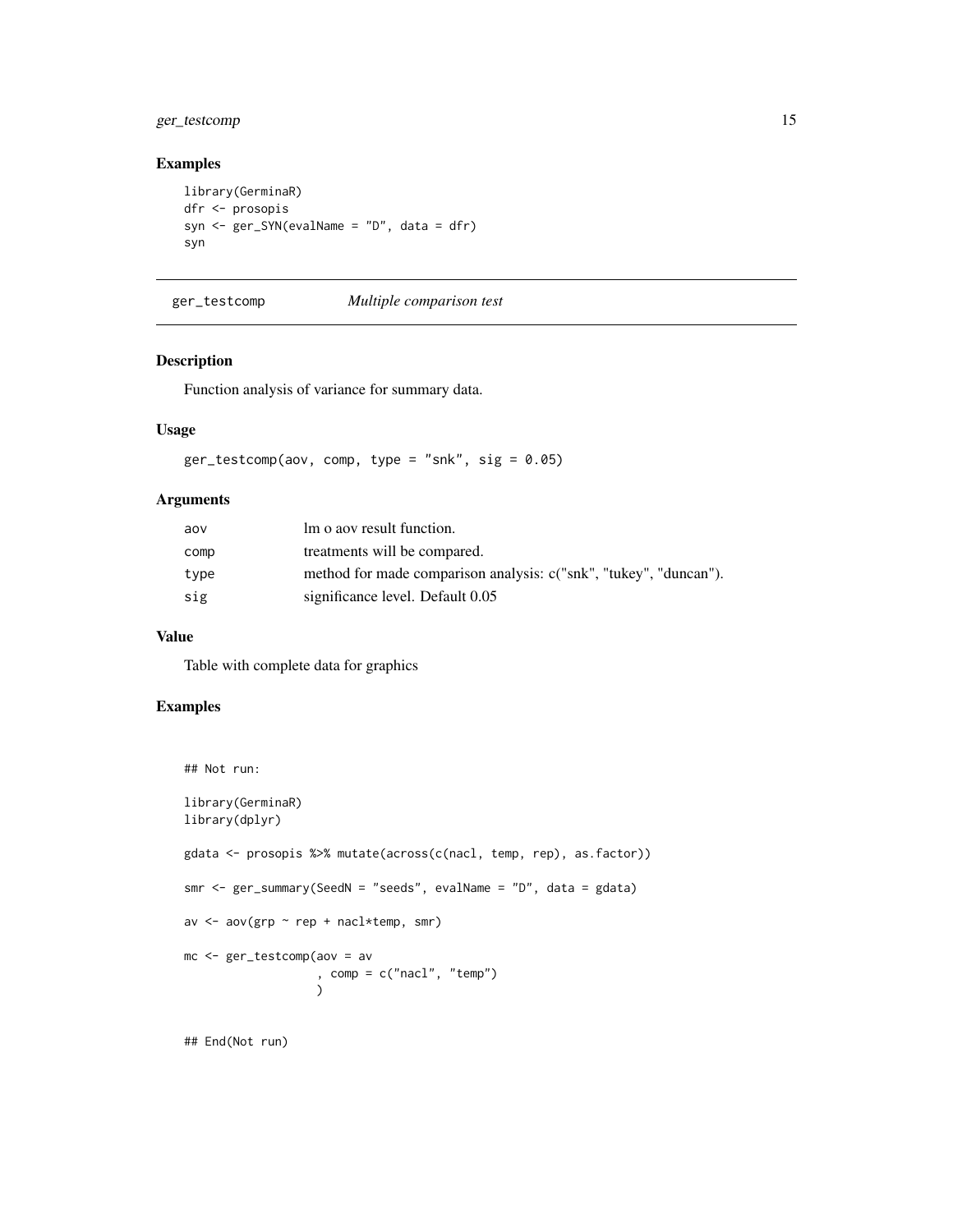<span id="page-15-0"></span>

This function calculates the germination uncertainty in the germination process.

#### Usage

ger\_UNC(evalName, data)

# Arguments

| evalName | Prefix of the names of the periods of evaluation. |
|----------|---------------------------------------------------|
| data     | The name of the data frame containing the data.   |

#### Details

The uncertainty index u is an adaptation of Shannon index measures the degree of uncertainty in predicting the informational entropy or uncertainty associated with the distribution of the relative frequency of germination (GOUVEA LABOURIAU 1983; LABOURIAU; VALADARES, 1983). Low values of u indicate frequencies with short peaks, i.e. the more concentrated the germination in time. Just a germinated seed changes the value of u. This means that u measures the degree of germination scattering.

#### Value

It returns an vector with the values of Germination Uncertainty.

#### References

GOUVEA LABOURIAU, L. L. G. L. A germinacao das sementes. Washington. LABOURIAU, L. G.; VALADARES, M. E. B. The germination of seeds. OEA, Washington, DC, 1983.

```
library(GerminaR)
dfr <- prosopis
unc <- ger_UNC(evalName = "D", data = dfr)
unc
```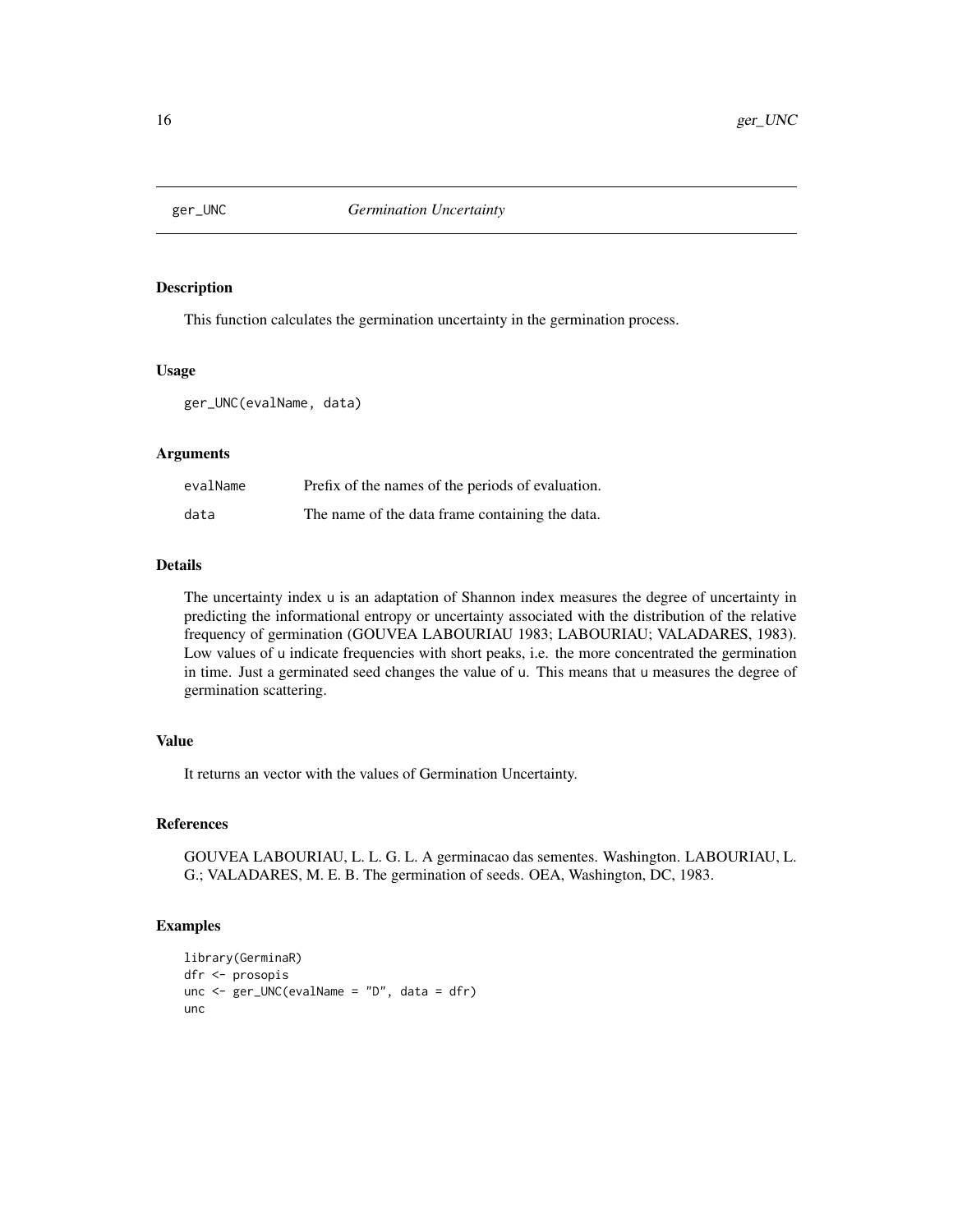<span id="page-16-0"></span>

This function calculates the variance of the mean germination time.

# Usage

```
ger_VGT(evalName, data)
```
# Arguments

| evalName | Prefix of the names of the periods of evaluation. |
|----------|---------------------------------------------------|
| data     | The name of the data frame containing the data.   |

# Value

It returns an vector with the values of Variance of Germination

# Examples

```
library(GerminaR)
dfr <- prosopis
vgt <- ger_VGT(evalName = "D", data = dfr)
vgt
```
gquant\_analysis *GerminaQuant data analysis*

# Description

Function analysis of variance for summary data.

#### Usage

```
gquant_analysis(
  data,
  response,
  factors,
  block = NA,
  comparison = NA,
  type = "snk",
  sig = 0.05\mathcal{E}
```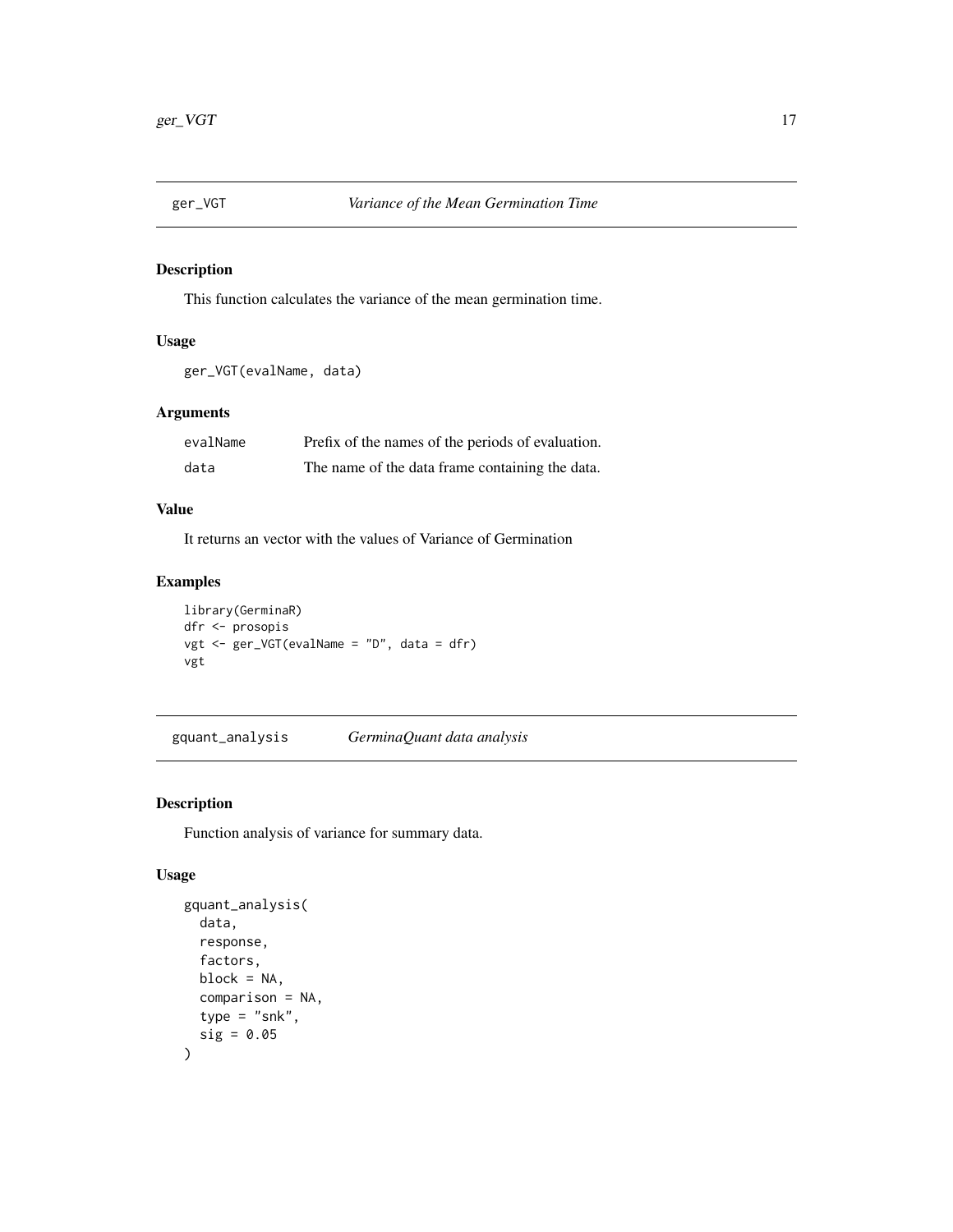# <span id="page-17-0"></span>Arguments

| data       | data from ger_summary() function                                  |
|------------|-------------------------------------------------------------------|
| response   | germination indices to analyse                                    |
| factors    | factor as vector or factor model as string                        |
| block      | block factor for RCBD                                             |
| comparison | treatments will be compared.                                      |
| type       | method for made comparison analysis: c("snk", "tukey", "duncan"). |
| sig        | significance level. Default 0.05                                  |

#### Details

Function for the analysis module in the app

#### Value

list

# Examples

## Not run:

```
library(GerminaR)
smr <- ger_summary(SeedN = "seeds", evalName = "D", data = prosopis)
mc <- gquant_analysis(data = smr
                      , response = "grp"
                      , factors = c("nacl", "temp")
                      , block = "rep"
                      , comparison = c("nacl", "temp")
                      \lambdamc
## End(Not run)
```
osmp *Osmotic potential calculator*

# Description

Function to calculate the grams of salt or PEG-6000 needed for determinated osmotic potential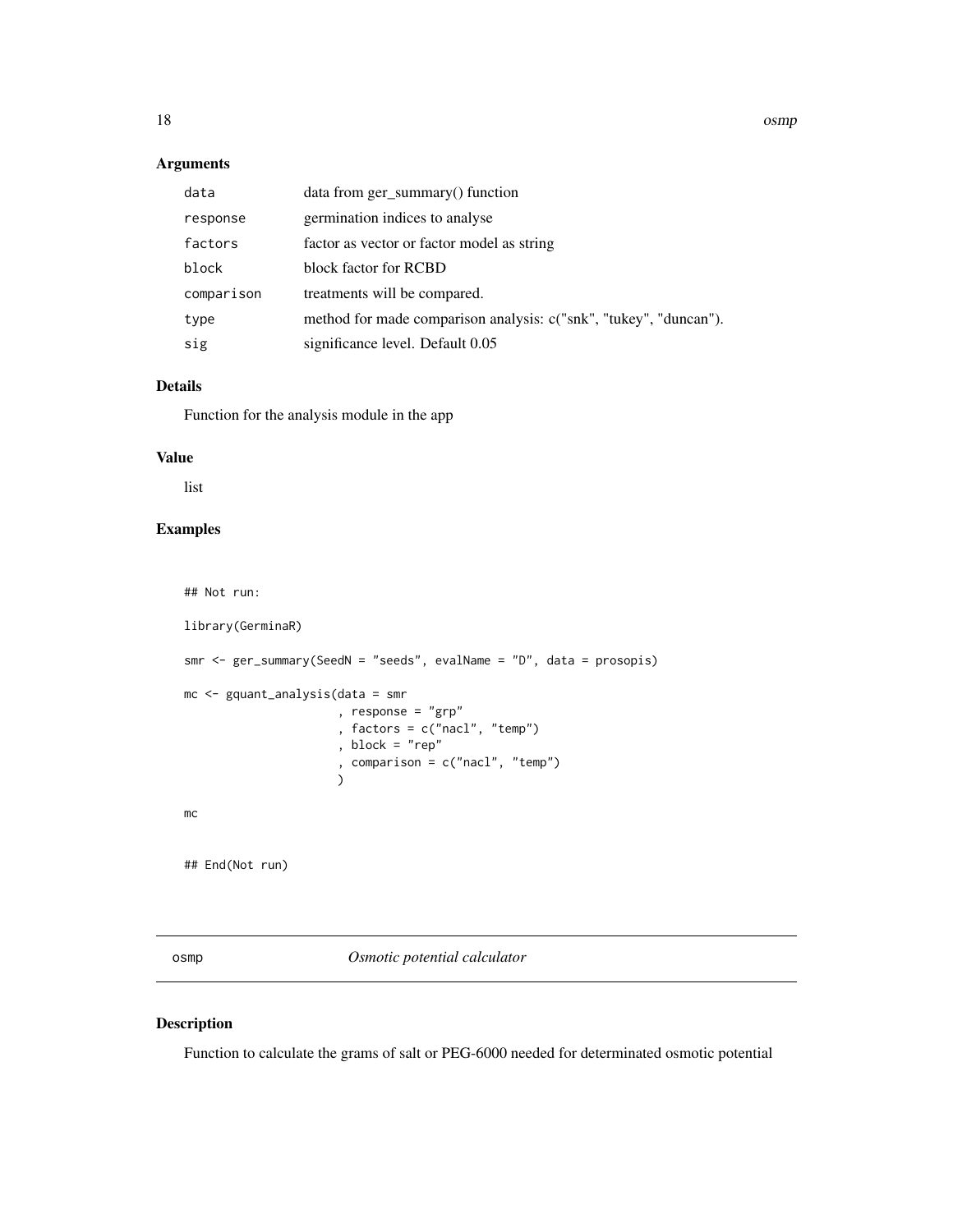#### <span id="page-18-0"></span>prosopis and the contract of the contract of the contract of the contract of the contract of the contract of the contract of the contract of the contract of the contract of the contract of the contract of the contract of t

#### Usage

osmp(type = "salt", vol, pres, temp, mw, ki)

#### Arguments

| type | Salt or PEG-6000 c("salt", "peg6000"). Default: "salt". |
|------|---------------------------------------------------------|
| vol  | volume (liters)                                         |
| pres | Pressure (Mpa) in negative values. 1 bar = 0.1 Mpa      |
| temp | Temperature (centigrade)                                |
| mw   | Molecular weight                                        |
| ki   | Salt dissociation constant (NaCl = $1.8$ )              |

#### Value

Numeric value (grams)

prosopis *Germination under different osmotic potentials and temperatures.*

#### Description

Dataset containing information from germination experiment with Prosopis juliflor under different osmotic potentials and temperatures.

- rep a numeric vector, repetitions or replications.
- nacl a numeric vector, NaCl osmotic potentials levels in Mpa to be evaluated.
- temp a numeric vector, temperature levels in centigrades to be evelauted.
- seeds a numeric vector, number of seed used for experimental unit.
- D0-D10 numeric vectors, ten evaluations days performed in the germination experiment.

#### Usage

prosopis

#### Format

A data frame with 15 columns and 80 rows.

#### Source

LEV-UFRPE

# References

MIRANDA, R. D. Q.; CORREIA, R. M.; DE ALMEIDA-CORTEZ, J. S.; POMPELLI, M. F. Germination of Prosopis juliflora (Sw.) D.C. seeds at different osmotic potentials and temperatures. Plant Species Biology, v. 29, n. 3, p. E9-E20, set. 2014.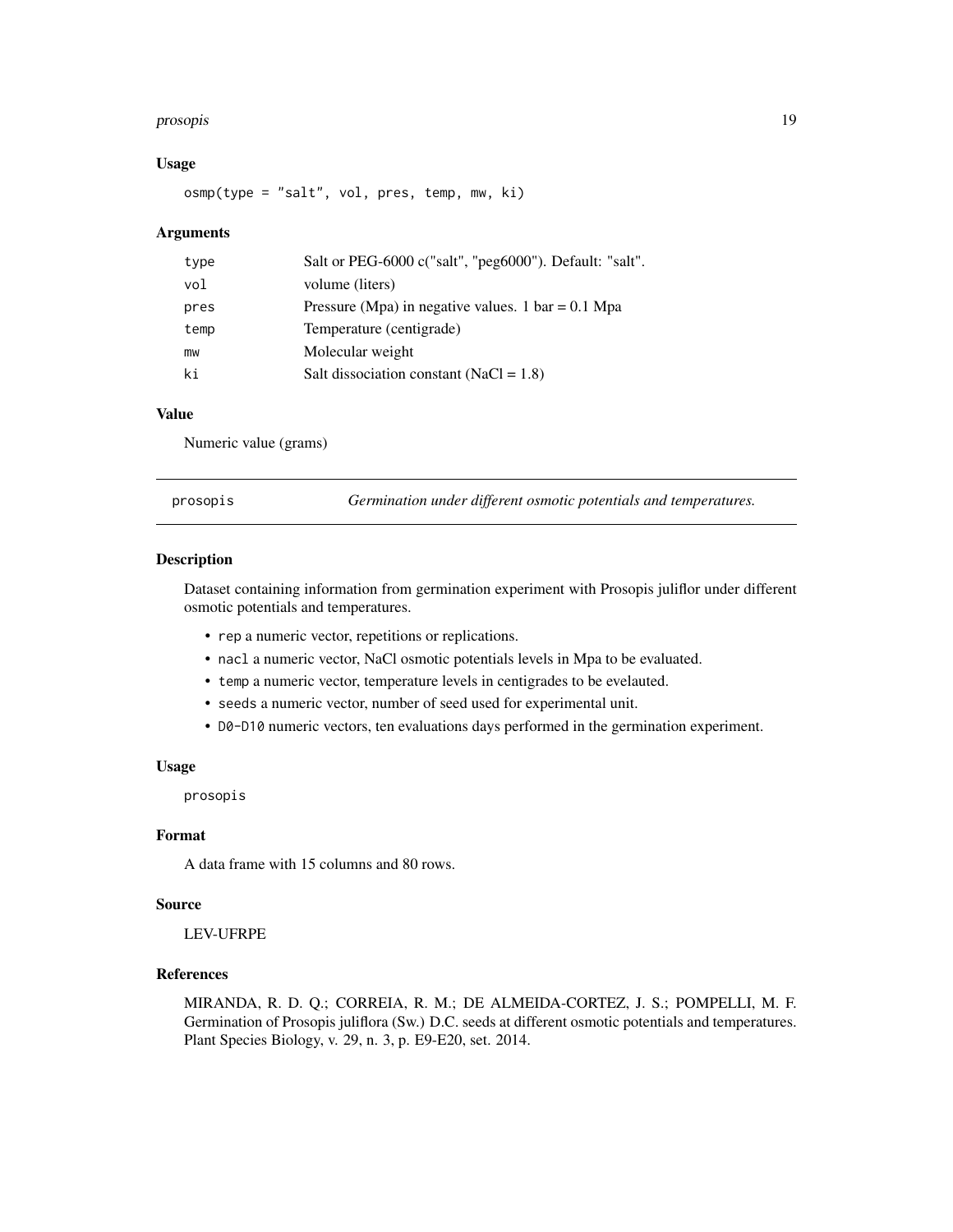<span id="page-19-0"></span>

This function made a data table with the evaluation days of germination

#### Usage

rep\_row(Rseq, Nrow)

#### Arguments

| Rseg | Row sequence for the data matrix   |
|------|------------------------------------|
| Nrow | Number of rows for the data matrix |

# Value

Data Matrix with day of the germination

| textcolor | Colourise text for display in the terminal. |
|-----------|---------------------------------------------|
|           |                                             |

# Description

If R is not currently running in a system that supports terminal colours the text will be returned unchanged.

# Usage

 $textcolor{red}(text, fg = "red", bg = NULL)$ 

# Arguments

| text | character vector                           |
|------|--------------------------------------------|
| fg   | foreground colour, defaults to white       |
| bg   | background colour, defaults to transparent |

# Details

Allowed colours are: black, blue, brown, cyan, dark gray, green, light blue, light cyan, light gray, light green, light purple, light red, purple, red, white, yellow

# Author(s)

testthat package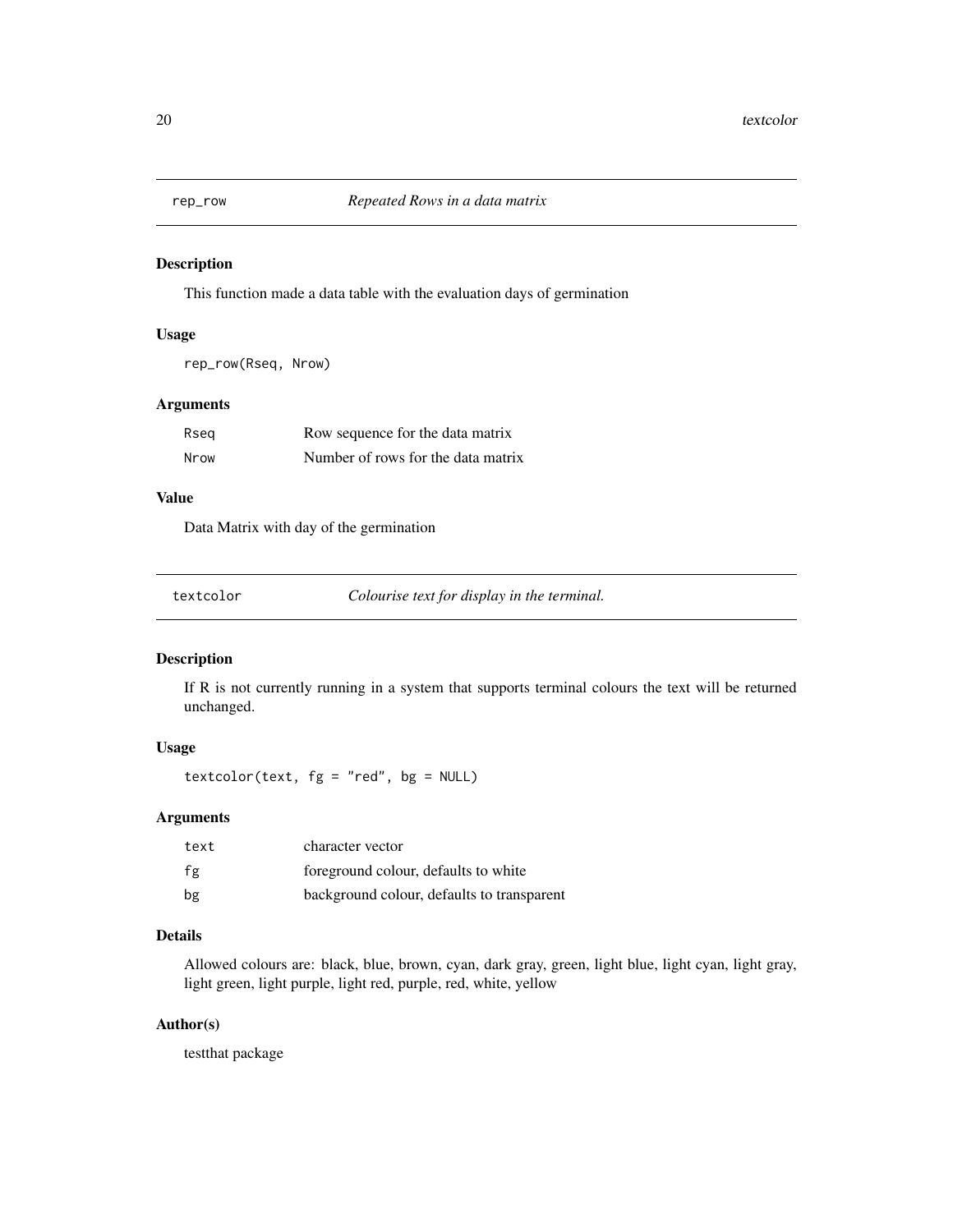#### <span id="page-20-0"></span> $webTable$  21

# Examples

```
print(textcolor("Red", "red"))
cat(textcolor("Red", "red"), "\n")
cat(textcolor("White on red", "white", "red"), "\n")
```
webTable *Web table*

# Description

Web table

# Usage

```
webTable(
  data,
  caption = NULL,
  digits = 3,
  rnames = FALSE,
  buttons = NULL,
  file_name = NULL,
  scrolly = NULL
\mathcal{L}
```
# Arguments

| data      | Dataset.                                                       |
|-----------|----------------------------------------------------------------|
| caption   | Title for the table.                                           |
| digits    | Digits number in the table exported.                           |
| rnames    | Row names.                                                     |
| buttons   | Buttons: "excel", "copy" or "none". Default c("excel", "copy") |
| file_name | Excel file name                                                |
| scrolly   | Windows height to show the table                               |
|           |                                                                |